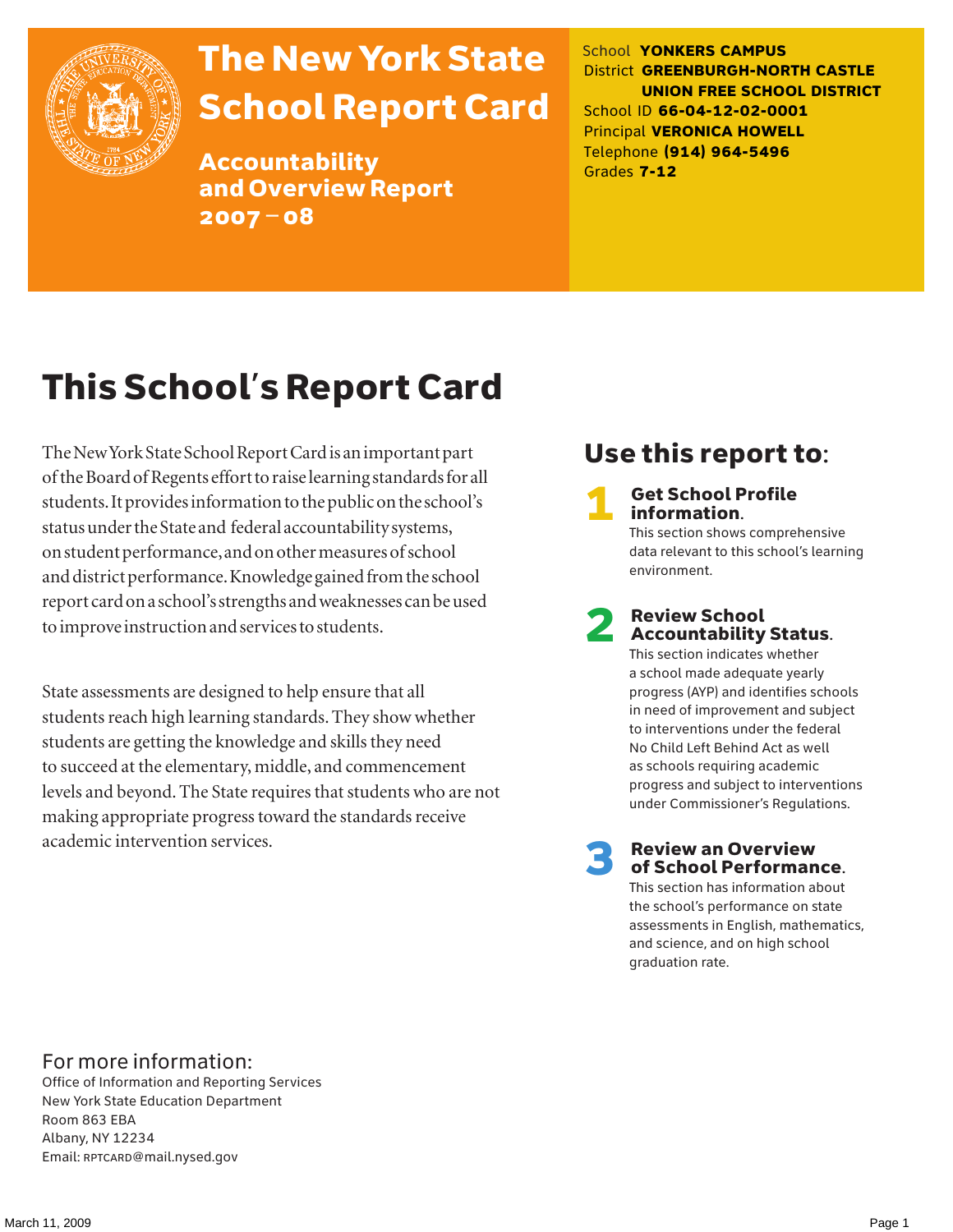## School Profile

This section shows comprehensive data relevant to this school's learning environment, including information about enrollment, average class size, and teacher qualifications.

### Enrollment

|                            | $2005 - 06$ | 2006-07     | $2007 - 08$ |
|----------------------------|-------------|-------------|-------------|
| Pre-K                      | 0           | $\mathbf 0$ | 0           |
| Kindergarten               | 0           | $\mathbf 0$ | 0           |
| Grade 1                    | 0           | 0           | 0           |
| Grade 2                    | 0           | 0           | 0           |
| Grade 3                    | 0           | 0           | 0           |
| Grade 4                    | 0           | 0           | 0           |
| Grade 5                    | 0           | 0           | 0           |
| Grade 6                    | 0           | 0           | 0           |
| <b>Ungraded Elementary</b> | 0           | $\Omega$    | 0           |
| Grade 7                    | 9           | 16          | 3           |
| Grade 8                    | 19          | 25          | 11          |
| Grade 9                    | 35          | 51          | 31          |
| Grade 10                   | 27          | 31          | 43          |
| Grade 11                   | 22          | 20          | 47          |
| Grade 12                   | 20          | 4           | 24          |
| <b>Ungraded Secondary</b>  | 0           | 13          | 0           |
| Total K-12                 | 132         | 160         | 159         |

### Average Class Size

|                      | $2005 - 06$ | $2006 - 07$ | $2007 - 08$ |
|----------------------|-------------|-------------|-------------|
| <b>Common Branch</b> |             |             |             |
| Grade 8              |             |             |             |
| English              |             |             |             |
| <b>Mathematics</b>   |             |             |             |
| Science              |             |             |             |
| Social Studies       |             | 12          | 12          |
| Grade 10             |             |             |             |
| English              |             | 12          | 12          |
| <b>Mathematics</b>   |             |             |             |
| Science              |             |             |             |
| Social Studies       |             | 12          | 12          |

School **YONKERS CAMPUS**<br>
School ID 66-04-12-02-0001<br>
School ID 66-04-12-02-0001

### Enrollment Information

*Enrollment* counts are as of Basic Educational Data System (BEDS) day, which is typically the first Wednesday of October of the school year. Students who attend BOCES programs on a part-time basis are included in a school's enrollment. Students who attend BOCES on a full-time basis or who are placed full time by the district in an out-of-district placement are not included in a school's enrollment. Students classified by schools as "pre-first" are included in first grade counts.

### Average Class Size Information

*Average Class Size* is the total registration in specified classes divided by the number of those classes with registration. *Common Branch* refers to self-contained classes in Grades 1–6.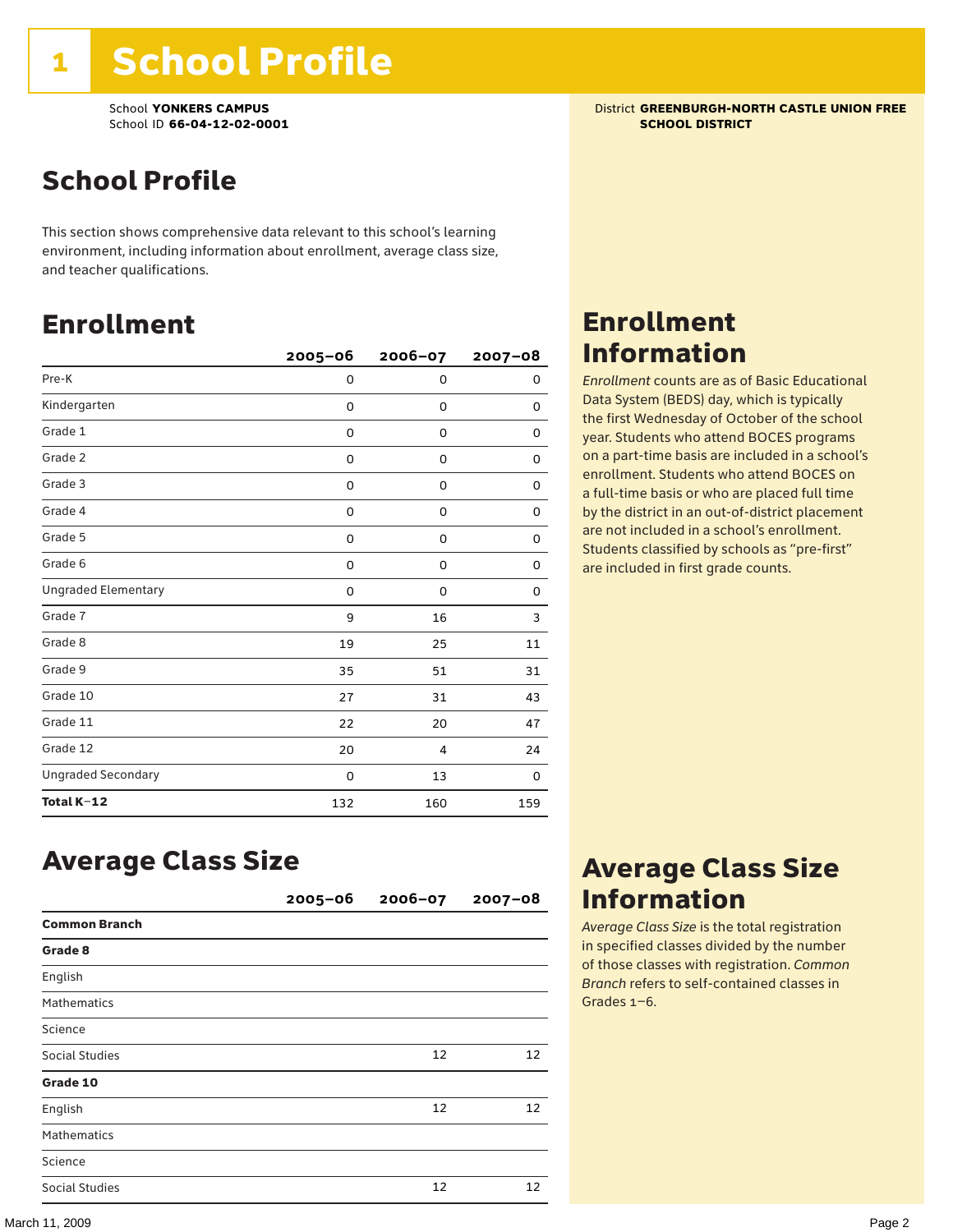## Demographic Factors

|                                                    |              | $2005 - 06$ | 2006-07      |     | 2007-08 |     |
|----------------------------------------------------|--------------|-------------|--------------|-----|---------|-----|
|                                                    | #            | %           | #            | %   | #       | %   |
| Eligible for Free Lunch                            | 120          | 91%         | 146          | 91% | 149     | 94% |
| Reduced-Price Lunch                                | 0            | 0%          | 0            | 0%  | 0       | 0%  |
| Student Stability*                                 |              | 20%         |              | 99% |         | 96% |
| Limited English Proficient                         | 0            | 0%          | 0            | 0%  | 0       | 0%  |
| <b>Racial/Ethnic Origin</b>                        |              |             |              |     |         |     |
| American Indian or Alaska Native                   | 0            | 0%          | 0            | 0%  | 0       | 0%  |
| <b>Black or African American</b>                   | 69           | 52%         | 75           | 47% | 63      | 40% |
| Hispanic or Latino                                 | 46           | 35%         | 62           | 39% | 58      | 36% |
| Asian or Native<br>Hawaiian/Other Pacific Islander | $\mathbf{1}$ | 1%          | $\mathbf{1}$ | 1%  | 1       | 1%  |
| White                                              | 16           | 12%         | 21           | 13% | 30      | 19% |
| Multiracial**                                      | N/A          | N/A         | $\mathbf{1}$ | 1%  | 7       | 4%  |

\* Available only at the school level.

\*\* Multiracial enrollment data were not collected statewide in the 2005-06 school year.

### Attendance and Suspensions

|                            |   | $2004 - 05$   |   | $2005 - 06$   |   | $2006 - 07$ |  |
|----------------------------|---|---------------|---|---------------|---|-------------|--|
|                            | # | $\frac{0}{0}$ | # | $\frac{0}{6}$ | # | %           |  |
| Annual Attendance Rate     |   | 99%           |   | 99%           |   | 97%         |  |
| <b>Student Suspensions</b> | O | 0%            |   | 6%            |   | 0%          |  |

### **School YONKERS CAMPUS District GREENBURGH-NORTH CASTLE UNION FREE**

### Demographic Factors Information

*Eligible for Free Lunch* and *Reduced*-*Price Lunch* percentages are determined by dividing the number of approved lunch applicants by the Basic Educational Data System (BEDS) enrollment in full-day Kindergarten through Grade 12. *Eligible for Free Lunch* and *Limited English Proficient* counts are used to determine *Similar Schools* groupings within a *Need*/*Resource Capacity* category. *Student Stability* is the percentage of students in the highest grade in a school who were also enrolled in that school at any time during the previous school year. (For example, if School A, which serves Grades 6–8, has 100 students enrolled in Grade 8 this year, and 92 of those 100 students were also enrolled in School A last year, the stability rate for the school is 92 percent.)

### Attendance and Suspensions Information

*Annual Attendance Rate* is determined by dividing the school's total actual attendance by the total possible attendance for a school year. A school's actual attendance is the sum of the number of students in attendance on each day the school was open during the school year. Possible attendance is the sum of the number of enrolled students who should have been in attendance on each day the school was open during the school year. *Student Suspension* rate is determined by dividing the number of students who were suspended from school (not including in-school suspensions) for one full day or longer anytime during the school year by the Basic Educational Data System (BEDS) day enrollments for that school year. A student is counted only once, regardless of whether the student was suspended one or more times during the school year.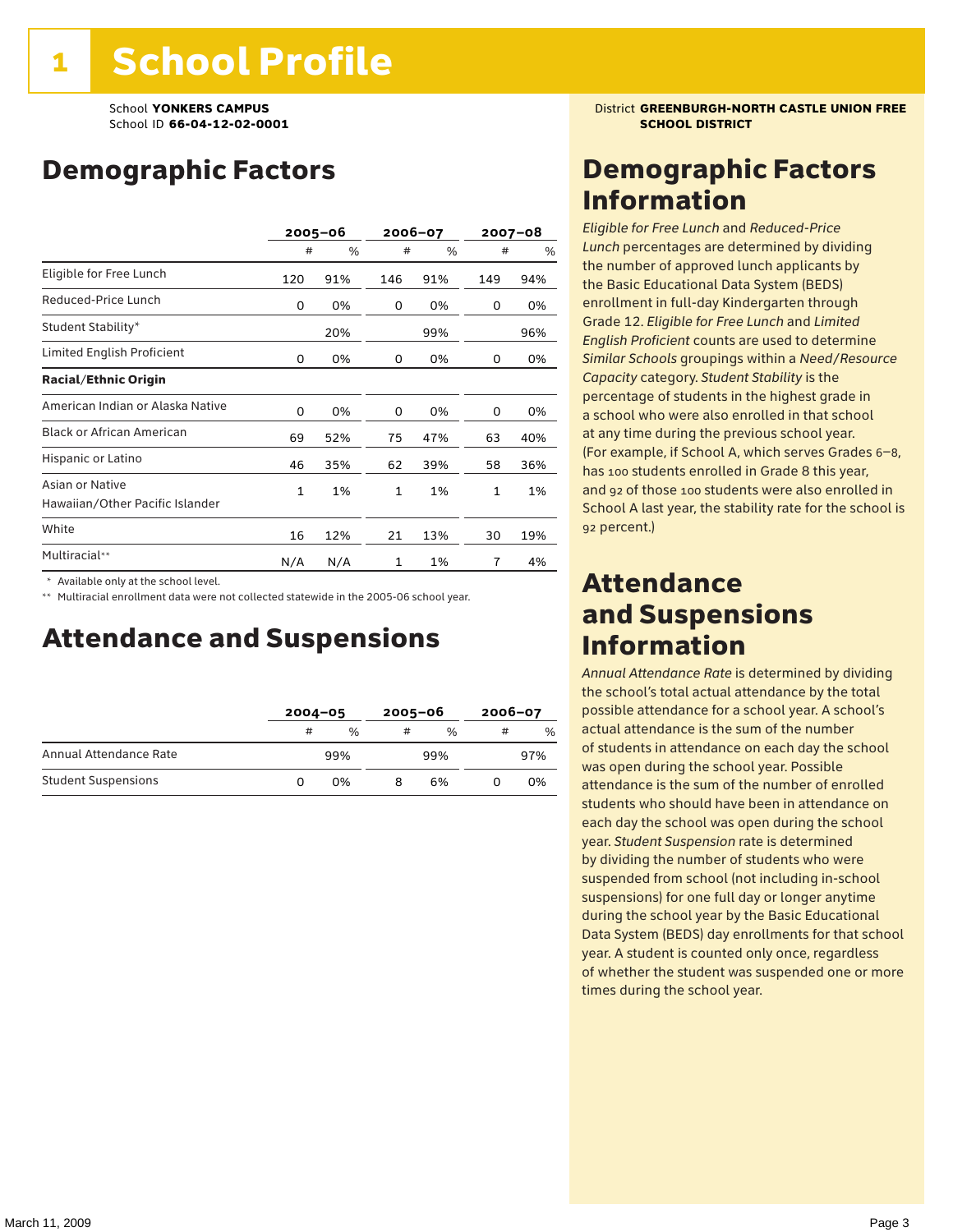## Teacher Qualifications

|                                                                 | $2005 - 06$ | $2006 - 07$ | $2007 - 08$ |
|-----------------------------------------------------------------|-------------|-------------|-------------|
| <b>Total Number of Teachers</b>                                 | 21          | 26          | 24          |
| Percent with No Valid<br><b>Teaching Certificate</b>            | 10%         | 15%         | 4%          |
| Percent Teaching Out<br>of Certification                        | 10%         | 35%         | 21%         |
| Percent with Fewer Than<br>Three Years of Experience            | 19%         | 15%         | 4%          |
| Percentage with Master's Degree<br>Plus 30 Hours or Doctorate   | 38%         | 31%         | 29%         |
| <b>Total Number of Core Classes</b>                             | 70          | 115         | 96          |
| Percent Not Taught by<br><b>Highly Qualified Teachers</b>       | 0%          | 31%         | 13%         |
| <b>Total Number of Classes</b>                                  | 104         | 129         | 103         |
| Percent Taught by Teachers Without<br>Appropriate Certification | 13%         | 30%         | 16%         |

### Teacher Turnover Rate

|                                                                       | $2004 - 05$ | 2005-06 | 2006-07 |
|-----------------------------------------------------------------------|-------------|---------|---------|
| Turnover Rate of Teachers with Fewer<br>than Five Years of Experience | N/A         | በ%      | 0%      |
| Turnover Rate of All Teachers                                         | 31%         | 10%     | 12%     |

## Staff Counts

|                                       | $2005 - 06$ | $2006 - 07$ | 2007-08 |
|---------------------------------------|-------------|-------------|---------|
| <b>Total Other Professional Staff</b> |             |             |         |
| Total Paraprofessionals*              | N/A         | N/A         | N/A     |
| <b>Assistant Principals</b>           |             |             |         |
| Principals                            |             |             |         |

\* Not available at the school level.

### School **YONKERS CAMPUS**<br>
School ID 66-04-12-02-0001<br>
SCHOOL DISTRICT

## Teacher Qualifications Information

The *Percent Teaching Out of Certification* is the percent doing so more than on an incidental basis; that is, the percent teaching for more than five periods per week outside certification.

*Core Classes* are primarily K-6 common branch, English, mathematics, science, social studies, art, music, and foreign languages. The number of K-6 common branch core classes is multiplied by five so that these core class counts are weighted the same as counts for middle- and secondary-level teachers who report five classes per day. To be *Highly Qualified*, a teacher must have at least a Bachelor's degree, be certified to teach in the subject area, and show subject matter competency.

### Teacher Turnover Rate Information

*Teacher Turnover Rate* for a specified school year is the number of teachers in that school year who were not teaching in the following school year divided by the number of teachers in the specified school year, expressed as a percentage.

### Staff Counts Information

*Other Professionals* includes administrators, guidance counselors, school nurses, psychologists, and other professionals who devote more than half of their time to non-teaching duties. Teachers who are shared between buildings within a district are reported on the district report only.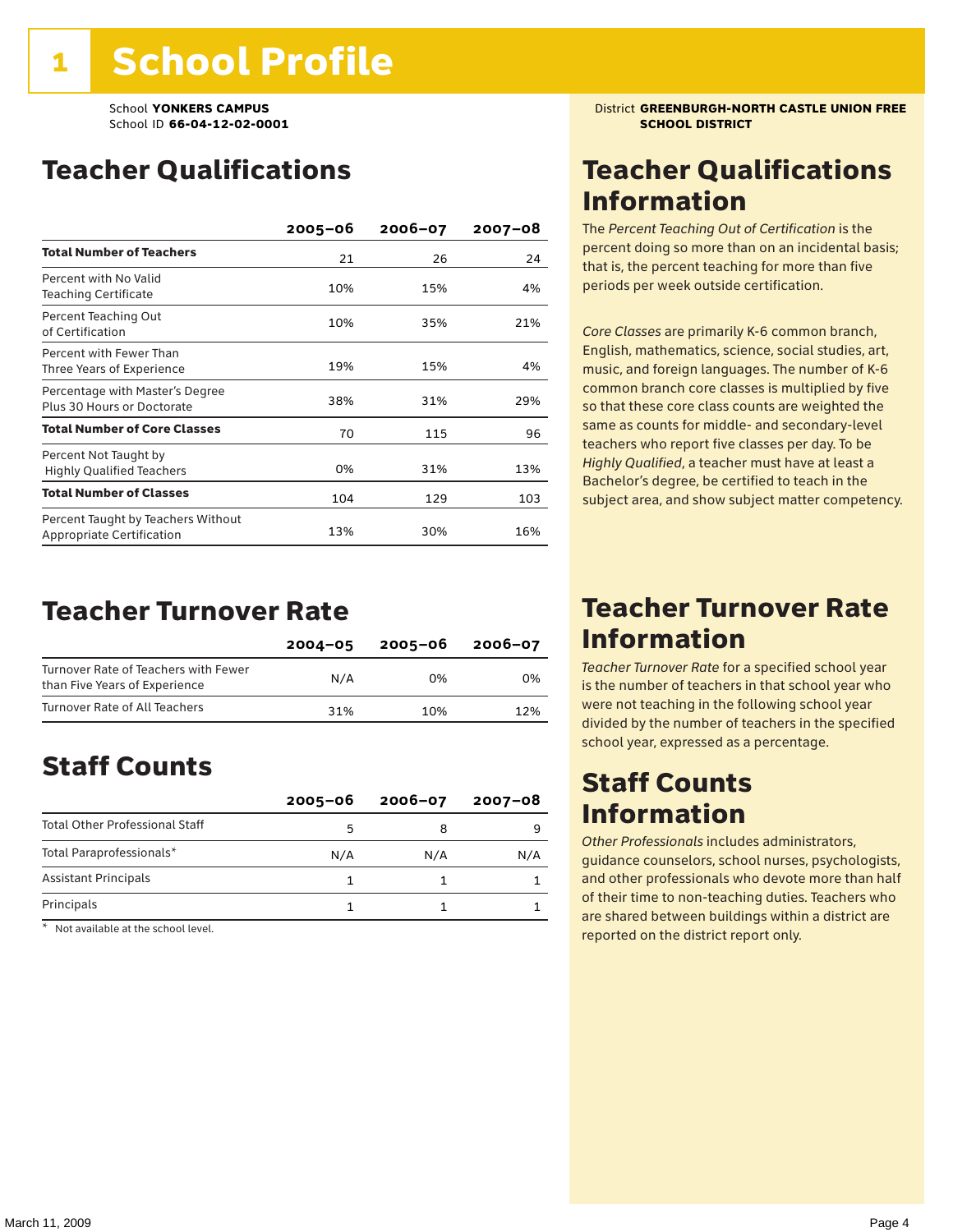## Understanding How Accountability Works in New York State

The federal No Child Left Behind (NCLB) Act requires that states develop and report on measures of student proficiency in 1) English language arts (ELA), in 2) mathematics, and on 3) a third indicator. In New York State in 2007–08, the third indicator is science at the elementary/middle level and graduation rate at the secondary level. Schools or districts that meet predefined goals on these measures are making Adequate Yearly Progress (AYP).



For more information about accountability in New York State, visit: www.emsc.nysed.gov/irts/accountability/home.shtml

#### 1 English Language Arts (ELA)

To make AYP in ELA, every accountability group must make AYP. For a group to make AYP, it must meet the participation *and* the performance criteria.

#### A Participation Criterion

At the elementary/middle level, 95 percent of Grades 3–8 students enrolled during the test administration period in each group with 40 or more students must be tested on the New York State Testing Program (NYSTP) in ELA or, if appropriate, the New York State English as a Second Language Achievement Test (NYSESLAT), or the New York State Alternate Assessment (NYSAA) in ELA. At the secondary level, 95 percent of seniors in 2007–08 in each accountability group with 40 or more students must have taken an English examination that meets the students' graduation requirement.

#### B Performance Criterion

At the elementary/middle level, the Performance Index (PI) of each group with 30 or more continuously enrolled tested students must equal or exceed its Effective Annual Measurable Objective (AMO) or the group must make Safe Harbor. (NYSESLAT is used only for participation.) At the secondary level, the PI of each group in the 2004 cohort with 30 or more members must equal or exceed its Effective AMO or the group must make Safe Harbor. To make Safe Harbor, the PI of the group must equal or exceed its Safe Harbor Target and the group must qualify for Safe Harbor using the third indicator, science or graduation rate.

#### 2 Mathematics

The same criteria for making AYP in ELA apply to mathematics. At the elementary/middle level, the measures used to determine AYP are the NYSTP and the NYSAA in mathematics. At the secondary level, the measures are mathematics examinations that meet the students' graduation requirement.

#### 3 Third Indicator

In addition to English language arts and mathematics, the school must also make AYP in a third area of achievement. This means meeting the criteria in science at the elementary/middle level and the criteria in graduation rate at the secondary level.

Elementary/Middle-Level Science: To make AYP, the All Students group must meet the participation criterion *and* the performance criterion.

#### A Participation Criterion

Eighty percent of students in Grades 4 and/or 8 enrolled during the test administration period in the All Students group, if it has 40 or more students, must be tested on an accountability measure. In Grade 4, the measures are the Grade 4 elementary-level science test and the Grade 4 NYSAA in science. In Grade 8 science, the measures are the Grade 8 middle-level science test, Regents science examinations, and the Grade 8 NYSAA in science.

#### B Performance Criterion

The PI of the All Students group must equal or exceed the State Science Standard (100) or the Science Progress Target.

Qualifying for Safe Harbor in Elementary/Middle-Level ELA and Math: To qualify, the PI must equal or exceed the State Science Standard or the Science Progress Target in elementary/middle-level science for that group.

Secondary-Level Graduation Rate: For a school to make AYP in graduation rate, the percent of students in the 2003 graduation-rate total cohort in the All Students group earning a high school diploma by August 31, 2007 must equal or exceed the Graduation-Rate Standard (55%) or the Graduation-Rate Progress Target.

Qualifying for Safe Harbor in Secondary-Level ELA and Math: To qualify, the percent of the 2003 graduation-rate total cohort earning a local diploma by August 31, 2007 must equal or exceed the Graduation-Rate Standard (55%) or the Graduation-Rate Progress Target for that group.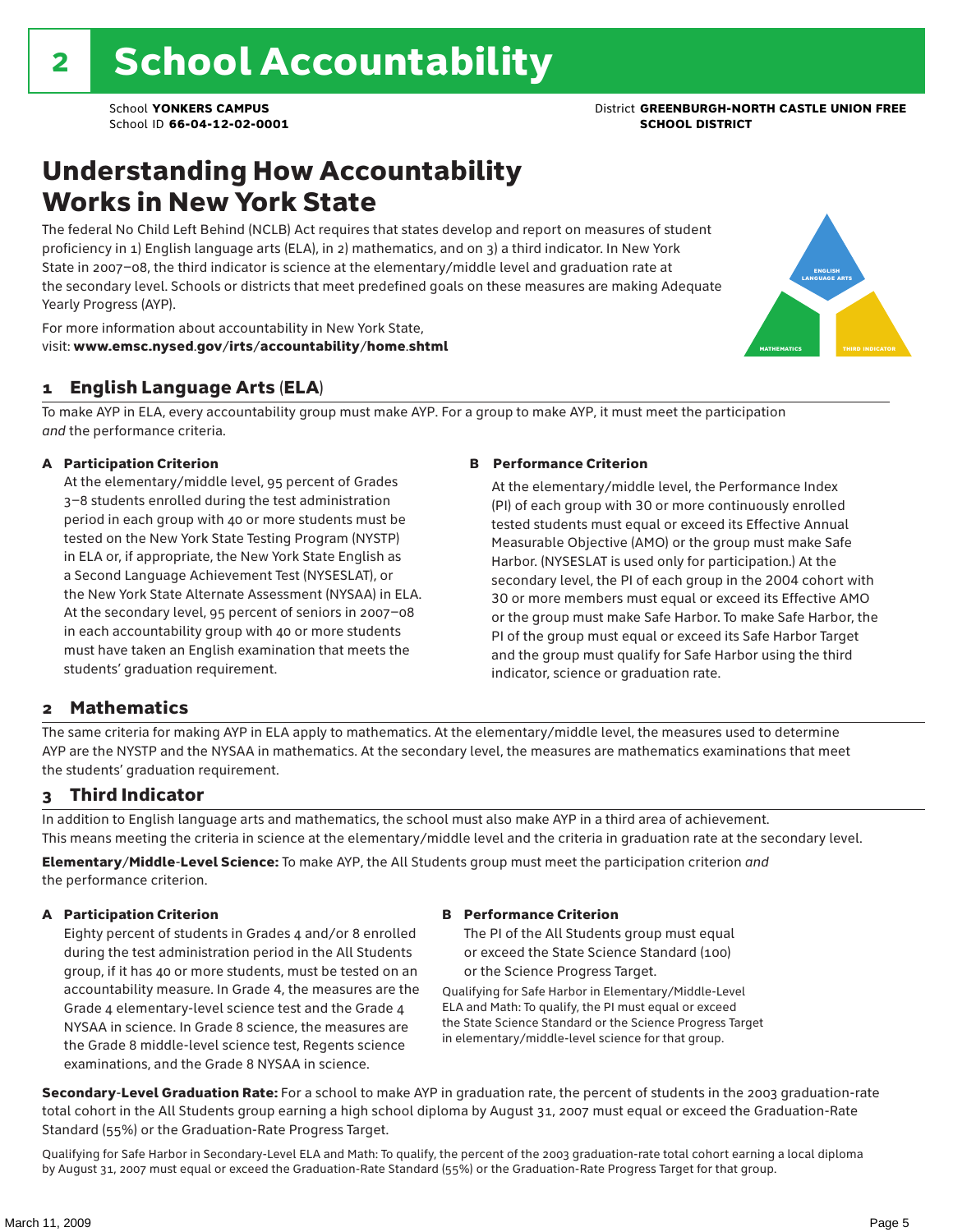### School **YONKERS CAMPUS** District **GREENBURGH-NORTH CASTLE UNION FREE**

## Useful Terms for Understanding Accountability

#### Accountability Cohort for English and Mathematics

The 2004 school accountability cohort consists of all students who first entered Grade 9 anywhere in the 2004–05 school year, and all ungraded students with disabilities who reached their seventeenth birthday in the 2004–05 school year, who were enrolled on October 3, 2007 and did not transfer to a diploma granting program. Students who earned a high school equivalency diploma or were enrolled in an approved high school equivalency preparation program on June 30, 2008, are not included in the 2004 school accountability cohort. The 2004 district accountability cohort consists of all students in each school accountability cohort plus students who transferred within the district after BEDS day plus students who were placed outside the district by the Committee on Special Education or district administrators and who met the other requirements for cohort membership. Cohort is defined in Section 100.2 (p) (16) of the Commissioner's Regulations.

#### Adequate Yearly Progress (AYP)

Adequate Yearly Progress (AYP) indicates satisfactory progress by a district or a school toward the goal of proficiency for all students.

#### Annual Measurable Objective (AMO)

The Annual Measurable Objective (AMO) is the Performance Index (PI) value that signifies that an accountability group is making satisfactory progress toward the goal that 100 percent of students will be proficient in the State's learning standards for English language arts and mathematics by 2013–14. The AMOs for each grade level will be increased as specified in CR100.2(p)(14) and will reach 200 in 2013–14. (See Effective AMO for further information.)

#### Continuously Enrolled Students

At the elementary/middle level, continuously enrolled students are those enrolled in the school or district on BEDS day (usually the first Wednesday in October) of the school year until the test administration period. At the secondary level, all students who meet the criteria for inclusion in the accountability cohort are considered to be continuously enrolled.

#### Effective Annual Measurable Objective (Effective AMO)

The Effective Annual Measurable Objective (Effective AMO) is the Performance Index (PI) value that each accountability group within a school or district is expected to achieve to make Adequate Yearly Progress (AYP). The Effective AMO is the lowest PI that an accountability group of a given size can achieve in a subject for the group's PI not to be considered significantly different from the AMO for that subject. If an accountability group's PI equals or exceeds the Effective AMO, it is considered to have made AYP. A more complete definition of Effective AMO and a table showing the PI values that each group size must equal or exceed to make AYP are available at www.emsc.nysed.gov/irts.

#### Graduation-Rate Total Cohort

This term is defined on the graduation-rate accountability page.

#### Performance Index (PI)

A Performance Index is a value from 0 to 200 that is assigned to an accountability group, indicating how that group performed on a required State test (or approved alternative) in English language arts, mathematics, or science. Student scores on the tests are converted to four performance levels, from Level 1 to Level 4. (See performance level definitions on the Overview Summary page.) At the elementary/middle level, the PI is calculated using the following equation:

100 × [(Count of Continuously Enrolled Tested Students Performing at Levels 2, 3, and 4 + the Count at Levels 3 and 4) ÷ Count of All Continuously Enrolled Tested Students]

At the secondary level, the PI is calculated using the following equation:

100 × [(Count of Cohort Members Performing at

Levels 2, 3, and 4 + the Count at Levels 3 and 4)  $\div$  Count of All Cohort Members]

A list of tests used to measure student performance for accountability is available at www.emsc.nysed.gov/irts.

#### Progress Target

For accountability groups below the State Standard in science or graduation rate, the Progress Target is an alternate method for making Adequate Yearly Progress (AYP) or qualifying for Safe Harbor in English language arts and mathematics based on improvement over the previous year's performance.

#### Safe Harbor

Safe Harbor provides an alternate means to demonstrate Adequate Yearly Progress (AYP) for accountability groups that do not achieve their Effective Annual Measurable Objectives (AMOs) in English or mathematics.

#### Safe Harbor Targets

The 2007–08 safe harbor targets were calculated using the following equation:

2006–07 PI + (200 – the 2006–07 PI) × 0.10

#### Science Progress Target

The elementary/middle-level 2007–08 Science Progress Target is calculated by adding one point to the 2006–07 PI. The 2008–09 Science Progress Target is calculated by adding one point to the 2007–08 PI. The 2007–08 target is provided for groups whose PI was below the State Science Standard in 2007–08.

#### Science Standard

The criterion value that represents a minimally satisfactory performance in science. In 2007–08, the State Science Standard at the elementary/middle level is a Performance Index (PI) of 100. The Commissioner may raise the State Science Standard at his discretion in future years.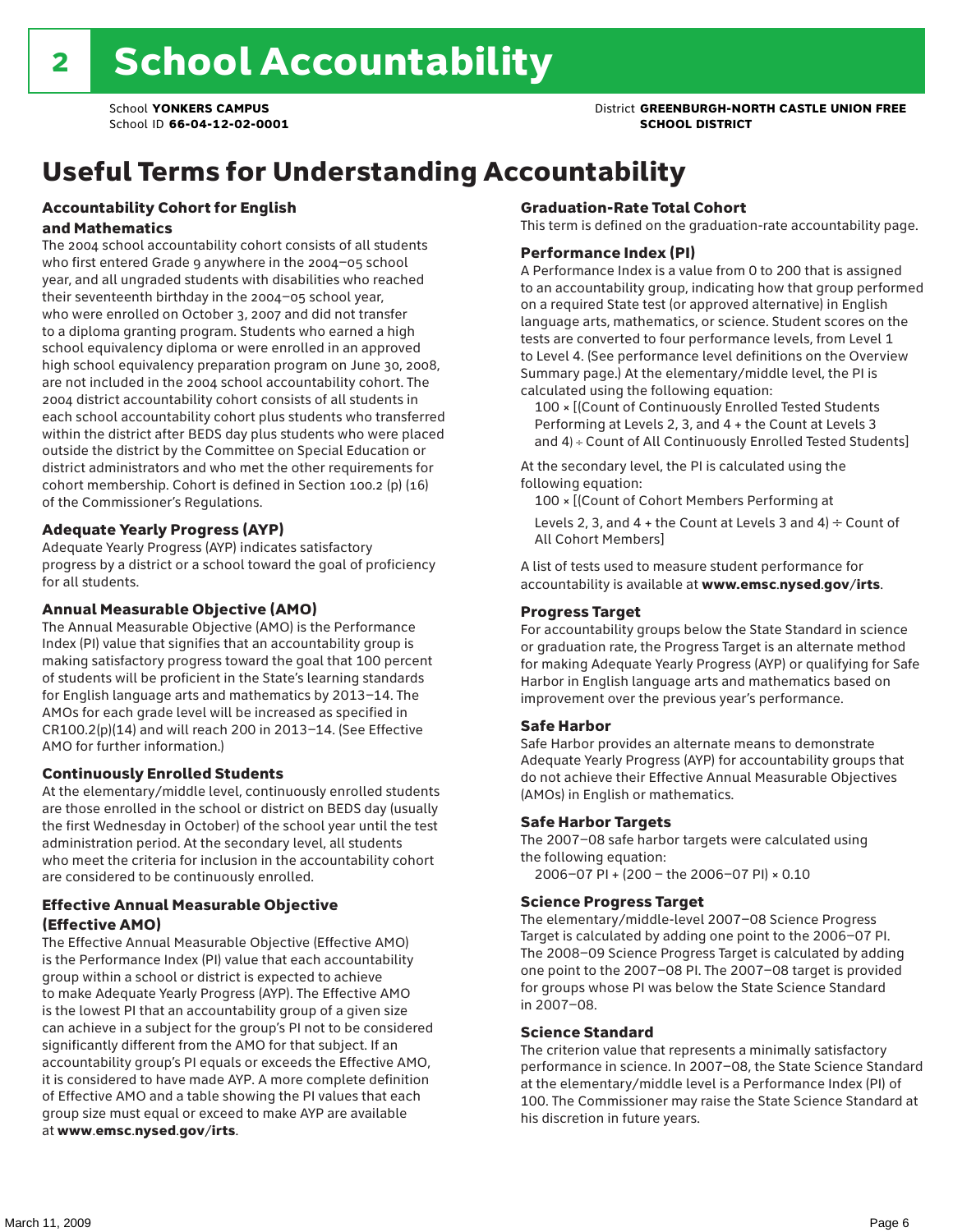**School YONKERS CAMPUS District GREENBURGH-NORTH CASTLE UNION FREE** 

## Understanding Your School Accountability Status

The list below defines the school status categories applied to each accountability measure under New York State's accountability system, which is divided into a Federal Title I component and a State component. Accountability measures for schools at the elementary/middle level are English language arts (ELA), mathematics, and science; at the secondary level, they are ELA, mathematics, and graduation rate. A school may be assigned a different status for different accountability measures. The overall status of a school is the status assigned to the school for the accountability measure with the most advanced designation in the hierarchy. If the school receives Title I funds, it is the most advanced designation in the Title I hierarchy, unless the school is in good standing under Title I but identified as SRAP under the State hierarchy. A school that does not receive Title I funding in a school year does not have a federal status in that year; however, all schools (except charter schools) receive a state status even if they do not receive Title I funding. Schools in improvement status under Title I must provide school choice for their students; those in need of improvement in year 2 and beyond must also provide Supplemental Education Services to eligible students. Other consequences for schools not in good standing can be found at: www.emsc.nysed.gov/irts/school-accountability/about.shtml.

| <b>Federal Title I Status</b><br>(Applies to all New York State schools receiving Title I funds)                                                                                                                                                                                                         | <b>New York State Status</b><br>(Applies to all New York State public schools except charter schools) |                                                                                                                                                                                                                                                                                                                 |  |  |  |
|----------------------------------------------------------------------------------------------------------------------------------------------------------------------------------------------------------------------------------------------------------------------------------------------------------|-------------------------------------------------------------------------------------------------------|-----------------------------------------------------------------------------------------------------------------------------------------------------------------------------------------------------------------------------------------------------------------------------------------------------------------|--|--|--|
| School in Good Standing<br>Restructuring, Restructuring, Requiring Academic Progress, or as a School Under Registration Review.                                                                                                                                                                          |                                                                                                       | A school is considered to be in good standing if it has not been identified as a School in Need of Improvement, in Corrective Action, Planning for                                                                                                                                                              |  |  |  |
| School in Need of Improvement (Year 1)<br>A school that has not made AYP on the same accountability<br>measure for two consecutive years while receiving Title I funds<br>is considered a School in Need of Improvement (Year 1) for the<br>following year.                                              |                                                                                                       | <b>School Requiring Academic Progress (Year 1)</b><br>A school that has not made AYP on the same accountability<br>measure for two consecutive years is considered a School<br>Requiring Academic Progress (Year 1) for the following year.                                                                     |  |  |  |
| School in Need of Improvement (Year 2)<br>A School in Need of Improvement (Year 1) that does not make<br>AYP on the accountability measure for which it was identified<br>is considered a School in Need of Improvement (Year 2) for the<br>following year, if it continues to receive Title I funds.    |                                                                                                       | <b>School Requiring Academic Progress (Year 2)</b><br>A School Requiring Academic Progress (Year 1) that does not<br>make AYP on the accountability measure for which it was identified<br>is considered a School Requiring Academic Progress (Year 2) for<br>the following year.                               |  |  |  |
| <b>School in Corrective Action</b><br>A School in Need of Improvement (Year 2) that does not make<br>AYP on the accountability measure for which it was identified is<br>considered a School in Corrective Action for the following year,<br>if it continues to receive Title I funds.                   |                                                                                                       | <b>School Requiring Academic Progress (Year 3)</b><br>A School Requiring Academic Progress (Year 2) that does not<br>make AYP on the accountability measure for which it was identified<br>is considered a School Requiring Academic Progress (Year 3) for<br>the following year.                               |  |  |  |
| <b>School Planning for Restructuring</b><br>A School in Corrective Action that does not make AYP on the<br>accountability measure for which it was identified is considered<br>a School Planning for Restructuring for the following year, if it<br>continues to receive Title I funds.                  |                                                                                                       | <b>School Requiring Academic Progress (Year 4)</b><br>A School Requiring Academic Progress (Year 3) that does not<br>make AYP on the accountability measure for which it was identified<br>is considered a School Requiring Academic Progress (Year 4) for<br>the following year.                               |  |  |  |
| <b>School Restructuring (Year 1)</b><br>A School Planning for Restructuring that does not make<br>AYP on the accountability measure for which it was identified is<br>considered a School Restructuring (Year 1) for the following year,<br>if it continues to receive Title I funds.                    |                                                                                                       | <b>School Requiring Academic Progress (Year 5 and above)</b><br>A School Requiring Academic Progress (Year 4 and above) that does not<br>make AYP on the accountability measure for which it was identified is<br>considered a School Requiring Academic Progress (Year 5 and above) for<br>the following year. |  |  |  |
| School Restructuring (Year 2 and above)<br>A School Restructuring (Year 1 and above) that does not make<br>AYP on the accountability measure for which it was identified<br>is considered a School Restructuring (Year 2 and above) for the<br>following year, if it continues to receive Title I funds. |                                                                                                       |                                                                                                                                                                                                                                                                                                                 |  |  |  |

Pending - A school's status is "Pending" if the school requires special evaluation procedures and they have not yet been completed.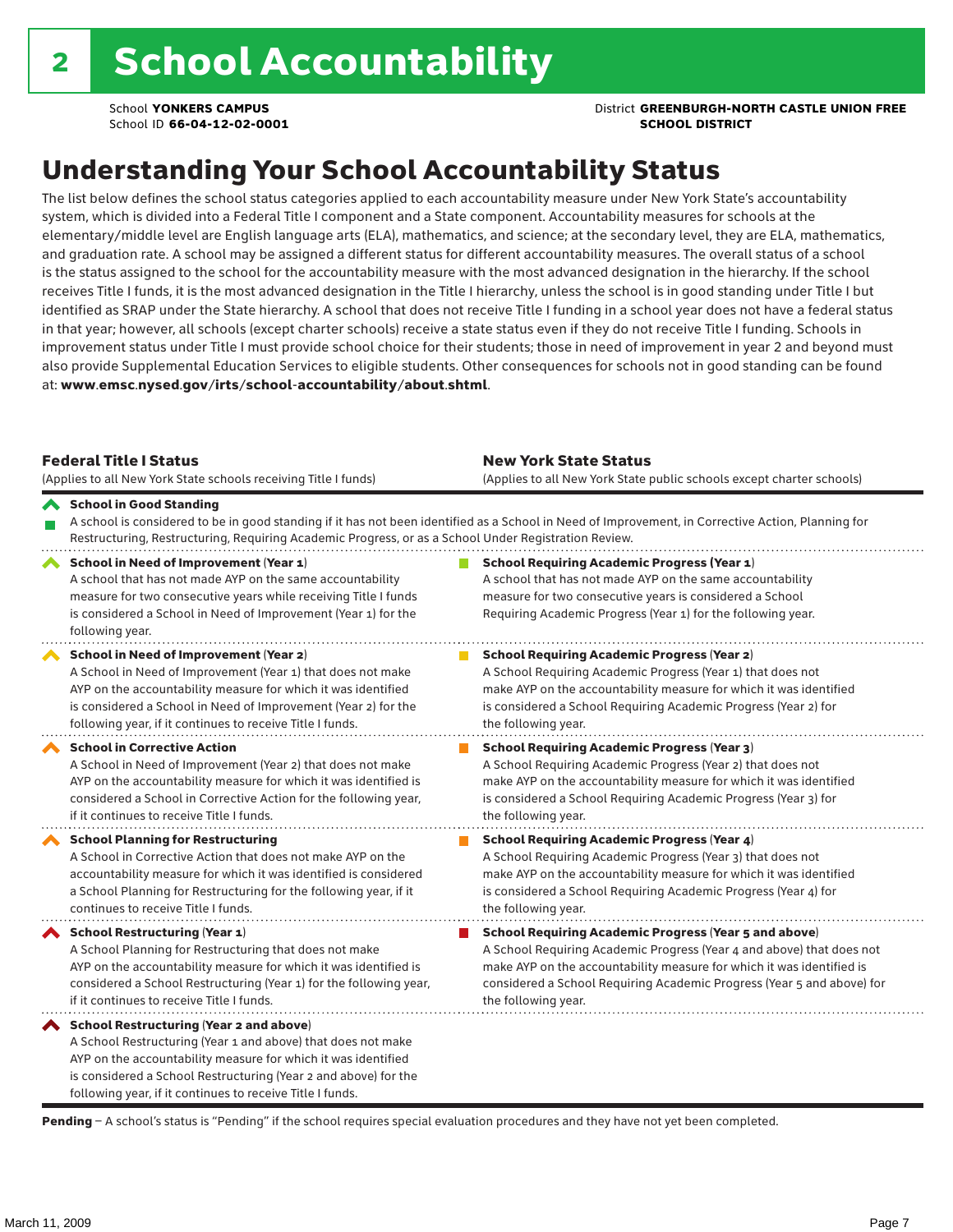# 2 School Accountability

School ID 66-04-12-02-0001

School **YONKERS CAMPUS**<br>
School ID 66-04-12-02-0001

### Summary

| <b>Overall Accountability</b><br>Status $(2008-09)$ | <b>Good Standing</b>                                    |                                |                        |               |  |  |  |
|-----------------------------------------------------|---------------------------------------------------------|--------------------------------|------------------------|---------------|--|--|--|
|                                                     |                                                         | <b>Elementary/Middle Level</b> | <b>Secondary Level</b> |               |  |  |  |
|                                                     | ELA                                                     | Good Standing                  | ELA                    | Good Standing |  |  |  |
|                                                     | Math<br>Good Standing                                   |                                | Math                   | Good Standing |  |  |  |
|                                                     | Science                                                 |                                | <b>Graduation Rate</b> | Pending       |  |  |  |
| <b>Title I Part A Funding</b>                       | <b>Years the School Received Title I Part A Funding</b> |                                |                        |               |  |  |  |
|                                                     | $2006 - 07$                                             |                                | $2007 - 08$            | $2008 - 09$   |  |  |  |
|                                                     | <b>NO</b>                                               |                                | NO.                    | NO.           |  |  |  |

#### On which accountability measures did this school make Adequate Yearly Progress (AYP) and which groups made AYP on each measure?

|                                                     | <b>Elementary/Middle Level</b> |               |         |               | <b>Secondary Level</b> |                        |  |  |
|-----------------------------------------------------|--------------------------------|---------------|---------|---------------|------------------------|------------------------|--|--|
|                                                     | English                        |               |         | English       |                        |                        |  |  |
| <b>Student Groups</b>                               | Language Arts                  | Mathematics   | Science | Language Arts | Mathematics            | <b>Graduation Rate</b> |  |  |
| <b>All Students</b>                                 | X                              | V             |         | V             | X                      |                        |  |  |
| <b>Ethnicity</b>                                    |                                |               |         |               |                        |                        |  |  |
| American Indian or Alaska Native                    |                                |               |         |               |                        |                        |  |  |
| <b>Black or African American</b>                    |                                |               |         |               |                        |                        |  |  |
| Hispanic or Latino                                  |                                |               |         |               |                        |                        |  |  |
| Asian or Native Hawaiian/Other Pacific              |                                |               |         |               |                        |                        |  |  |
| Islander                                            |                                |               |         |               |                        |                        |  |  |
| White                                               |                                |               |         |               |                        |                        |  |  |
| Multiracial                                         |                                |               |         |               |                        |                        |  |  |
| <b>Other Groups</b>                                 |                                |               |         |               |                        |                        |  |  |
| <b>Students with Disabilities</b>                   |                                |               |         |               |                        |                        |  |  |
| Limited English Proficient                          |                                |               |         |               |                        |                        |  |  |
| <b>Economically Disadvantaged</b>                   |                                |               |         |               |                        |                        |  |  |
| <b>Student groups making</b><br>AYP in each subject | $X$ 0 of 1                     | $\vee$ 1 of 1 |         | $\vee$ 1 of 1 | $X$ 0 of 1             | $-0$ of 0              |  |  |

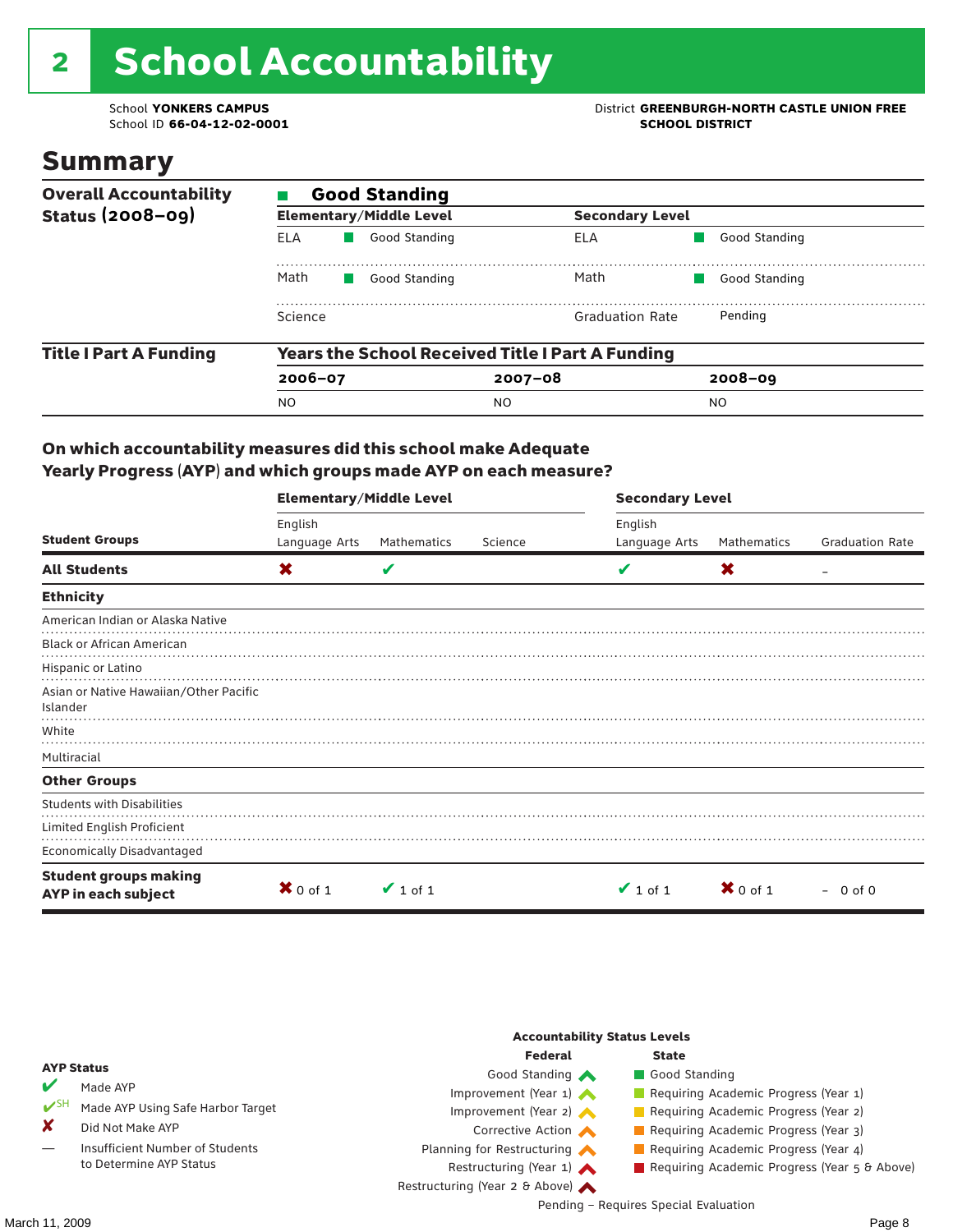## **Elementary/Middle-Level English Language Arts**

| <b>Accountability Status</b><br>for This Subject<br>$(2008 - 09)$ |            | Good Standing                                                                                                                                                                                                                                                                                                                            |
|-------------------------------------------------------------------|------------|------------------------------------------------------------------------------------------------------------------------------------------------------------------------------------------------------------------------------------------------------------------------------------------------------------------------------------------|
| <b>Accountability Measures</b>                                    | $0$ of $1$ | Student groups making AYP in English language arts                                                                                                                                                                                                                                                                                       |
|                                                                   | Х          | Did not make AYP                                                                                                                                                                                                                                                                                                                         |
| <b>Prospective Status</b>                                         |            | A school that fails to make AYP in English language arts for two consecutive years is placed in<br>improvement status. If this school fails to make AYP in 2008-09, the school will be Requiring<br>Academic Progress (Year 1) in 2009-10. If this school makes AYP in 2008-09, the school will be in<br>qood standing in 2009-10. [103] |

#### How did students in each accountability group perform on **elementary/middle-level English language arts accountability measures?**

|                                                          | <b>AYP</b>    | Participation $2$ |            | Test Performance <sup>3</sup> |             | <b>Performance Objectives</b> |                    |         |
|----------------------------------------------------------|---------------|-------------------|------------|-------------------------------|-------------|-------------------------------|--------------------|---------|
| <b>Student Group</b>                                     |               | Met               | Percentage | Met                           | Performance | Effective                     | Safe Harbor Target |         |
| (Total: Continuous Enrollment) <sup>1</sup>              | <b>Status</b> | Criterion         | Tested     | Criterion                     | Index       | AMO                           | $2007 - 08$        | 2008-09 |
| <b>All Students (0:0)</b>                                | X             |                   |            |                               |             |                               |                    |         |
| <b>Ethnicity</b>                                         |               |                   |            |                               |             |                               |                    |         |
| American Indian or Alaska Native<br>(0:0)                |               |                   |            |                               |             |                               |                    |         |
| <b>Black or African American</b><br>(0:0)                |               |                   |            |                               |             |                               |                    |         |
| Hispanic or Latino (0:0)                                 |               |                   |            |                               |             |                               |                    |         |
| Asian or Native Hawaiian/Other Pacific<br>Islander (0:0) |               |                   |            |                               |             |                               |                    |         |
| White $(0:0)$                                            |               |                   |            |                               |             |                               |                    |         |
| Multiracial (0:0)                                        |               |                   |            |                               |             |                               |                    |         |
| <b>Other Groups</b>                                      |               |                   |            |                               |             |                               |                    |         |
| Students with Disabilities <sup>4</sup><br>(0:0)         |               |                   |            |                               |             |                               |                    |         |
| Limited English Proficient <sup>5</sup>                  |               |                   |            |                               |             |                               |                    |         |
| (0:0)                                                    |               |                   |            |                               |             |                               |                    |         |
| <b>Economically Disadvantaged</b><br>(0:0)               |               |                   |            |                               |             |                               |                    |         |
| <b>Final AYP Determination</b>                           | $X$ 0 of 1    |                   |            |                               |             |                               |                    |         |

#### **NOTES**

 $1$  These data show the count of students enrolled during the test administration period (used for Participation) followed by the count of continuously enrolled tested students (used for Performance). For accountability calculations, students who were excused from testing for medical reasons are not included in the enrollment count. <sup>2</sup> Groups with fewer than 40 students enrolled during the test administration period are not required to meet the participation criterion. If the participation rate of a group fell below 95 percent in 2007–08, the enrollment shown is the sum of 2006–07 and 2007–08 enrollments and the percent tested is the weighted average of the participation rates over those two years.<br><sup>3</sup> For schools with fewer than 30 continuously enrolled tested students in the All Students group in 2007–08, data for 2006–07 and 2007–08 were combined to determine counts and PIs. For schools with 30 or more continuously enrolled students in the All Students group in 2007–08, student groups with fewer than 30 continuously enrolled tested students are not required to meet the performance criterion. <sup>4</sup> If the school failed to make AYP solely because of the performance of students with disabilities, met the 95% participation requirement for this group, and would meet or exceed the AMO for this subject if 34 points were added to the PI, then the school is considered to have made AYP for students with disabilities.  $5$  If the count of LEP students is equal to or greater than 30, former LEP students are also included in the performance calculations. ‡ This student group did not make AYP in science; therefore, it did not qualify for Safe Harbor. AYP Status Made AYP Made AYP Using Safe Harbor Target X Did Not Make AYP Insufficient Number of Students to Determine AYP Status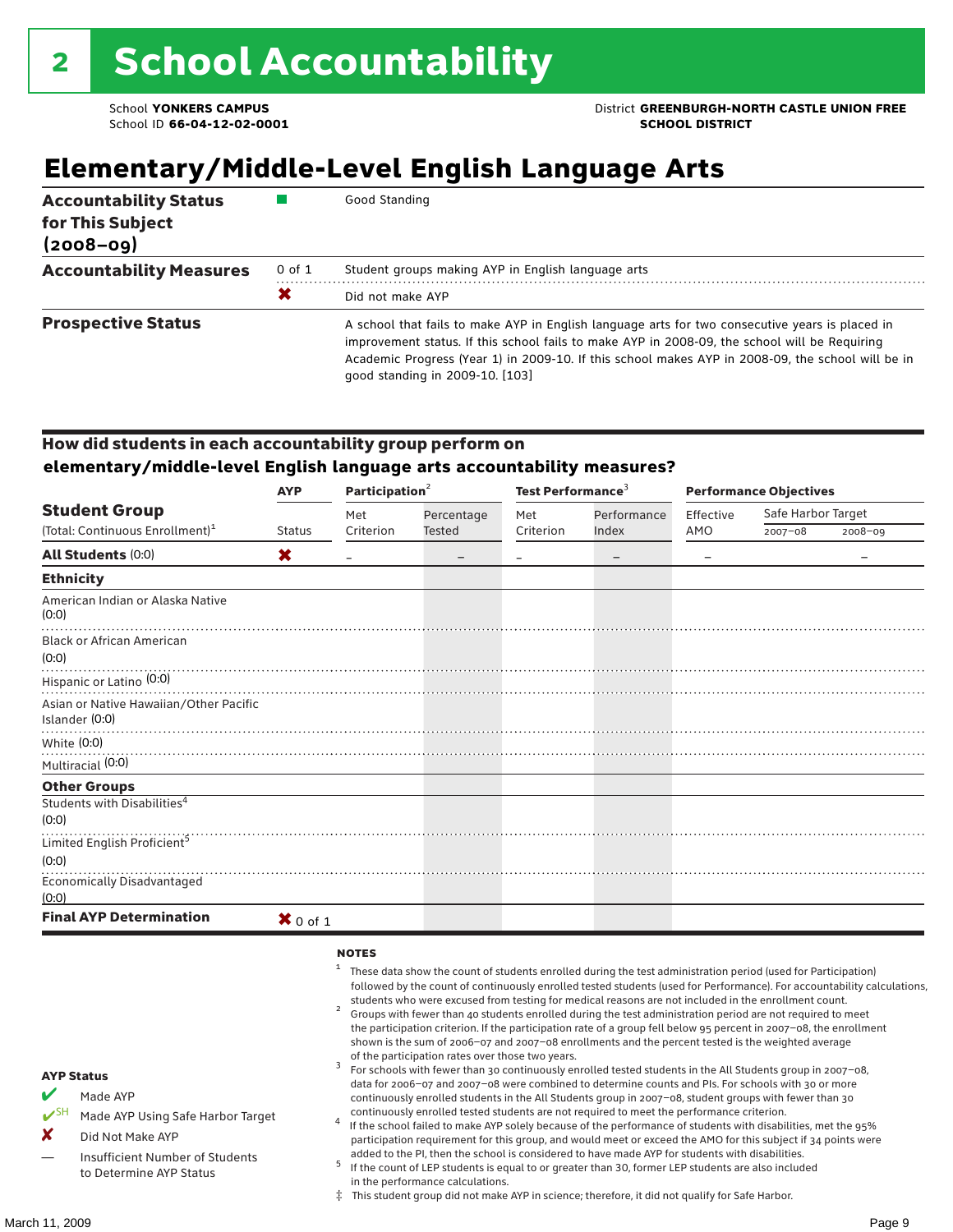### **School YONKERS CAMPUS District GREENBURGH-NORTH CASTLE UNION FREE**

## **Elementary/Middle-Level Mathematics**

| <b>Accountability Status</b><br>for This Subject<br>$(2008 - 09)$ |        | Good Standing                                          |  |  |
|-------------------------------------------------------------------|--------|--------------------------------------------------------|--|--|
| <b>Accountability Measures</b>                                    | 1 of 1 | Student groups making AYP in mathematics               |  |  |
|                                                                   | v      | Made AYP                                               |  |  |
| <b>Prospective Status</b>                                         |        | This school will be in good standing in 2009-10. [101] |  |  |

#### How did students in each accountability group perform on **elementary/middle-level mathematics accountability measures?**

|                                                          | <b>AYP</b>    | Participation $2$ |            | Test Performance <sup>3</sup> |             | <b>Performance Objectives</b> |                    |             |
|----------------------------------------------------------|---------------|-------------------|------------|-------------------------------|-------------|-------------------------------|--------------------|-------------|
| <b>Student Group</b>                                     |               | Met               | Percentage | Met                           | Performance | Effective                     | Safe Harbor Target |             |
| (Total: Continuous Enrollment) <sup>1</sup>              | <b>Status</b> | Criterion         | Tested     | Criterion                     | Index       | AMO                           | $2007 - 08$        | $2008 - 09$ |
| <b>All Students (0:0)</b>                                | V             |                   |            |                               |             |                               |                    |             |
| <b>Ethnicity</b>                                         |               |                   |            |                               |             |                               |                    |             |
| American Indian or Alaska Native<br>(0:0)                |               |                   |            |                               |             |                               |                    |             |
| <b>Black or African American</b><br>(0:0)                |               |                   |            |                               |             |                               |                    |             |
| Hispanic or Latino <sup>(0:0)</sup>                      |               |                   |            |                               |             |                               |                    |             |
| Asian or Native Hawaiian/Other Pacific<br>Islander (0:0) |               |                   |            |                               |             |                               |                    |             |
| White (0:0)                                              |               |                   |            |                               |             |                               |                    |             |
| Multiracial (0:0)                                        |               |                   |            |                               |             |                               |                    |             |
| <b>Other Groups</b>                                      |               |                   |            |                               |             |                               |                    |             |
| Students with Disabilities <sup>4</sup><br>(0:0)         |               |                   |            |                               |             |                               |                    |             |
| Limited English Proficient <sup>5</sup>                  |               |                   |            |                               |             |                               |                    |             |
| (0:0)                                                    |               |                   |            |                               |             |                               |                    |             |
| Economically Disadvantaged<br>(0:0)                      |               |                   |            |                               |             |                               |                    |             |
| <b>Final AYP Determination</b>                           | $\vee$ 1 of 1 |                   |            |                               |             |                               |                    |             |

#### **NOTES**

 $1$  These data show the count of students enrolled during the test administration period (used for Participation) followed by the count of continuously enrolled tested students (used for Performance). For accountability calculations, students who were excused from testing for medical reasons are not included in the enrollment count.<br><sup>2</sup> Groups with fewer than 40 students enrolled during the test administration period are not required to meet the participation criterion. If the participation rate of a group fell below 95 percent in 2007–08, the enrollment shown is the sum of 2006–07 and 2007–08 enrollments and the percent tested is the weighted average of the participation rates over those two years.<br><sup>3</sup> For schools with fewer than 30 continuously enrolled tested students in the All Students group in 2007–08, data for 2006–07 and 2007–08 were combined to determine counts and PIs. For schools with 30 or more continuously enrolled students in the All Students group in 2007–08, student groups with fewer than 30 continuously enrolled tested students are not required to meet the performance criterion. <sup>4</sup> If the school failed to make AYP solely because of the performance of students with disabilities, met the 95% participation requirement for this group, and would meet or exceed the AMO for this subject if 34 points were added to the PI, then the school is considered to have made AYP for students with disabilities.  $5$  If the count of LEP students is equal to or greater than 30, former LEP students are also included in the performance calculations. ‡ This student group did not make AYP in science; therefore, it did not qualify for Safe Harbor. AYP Status Made AYP Made AYP Using Safe Harbor Target X Did Not Make AYP Insufficient Number of Students to Determine AYP Status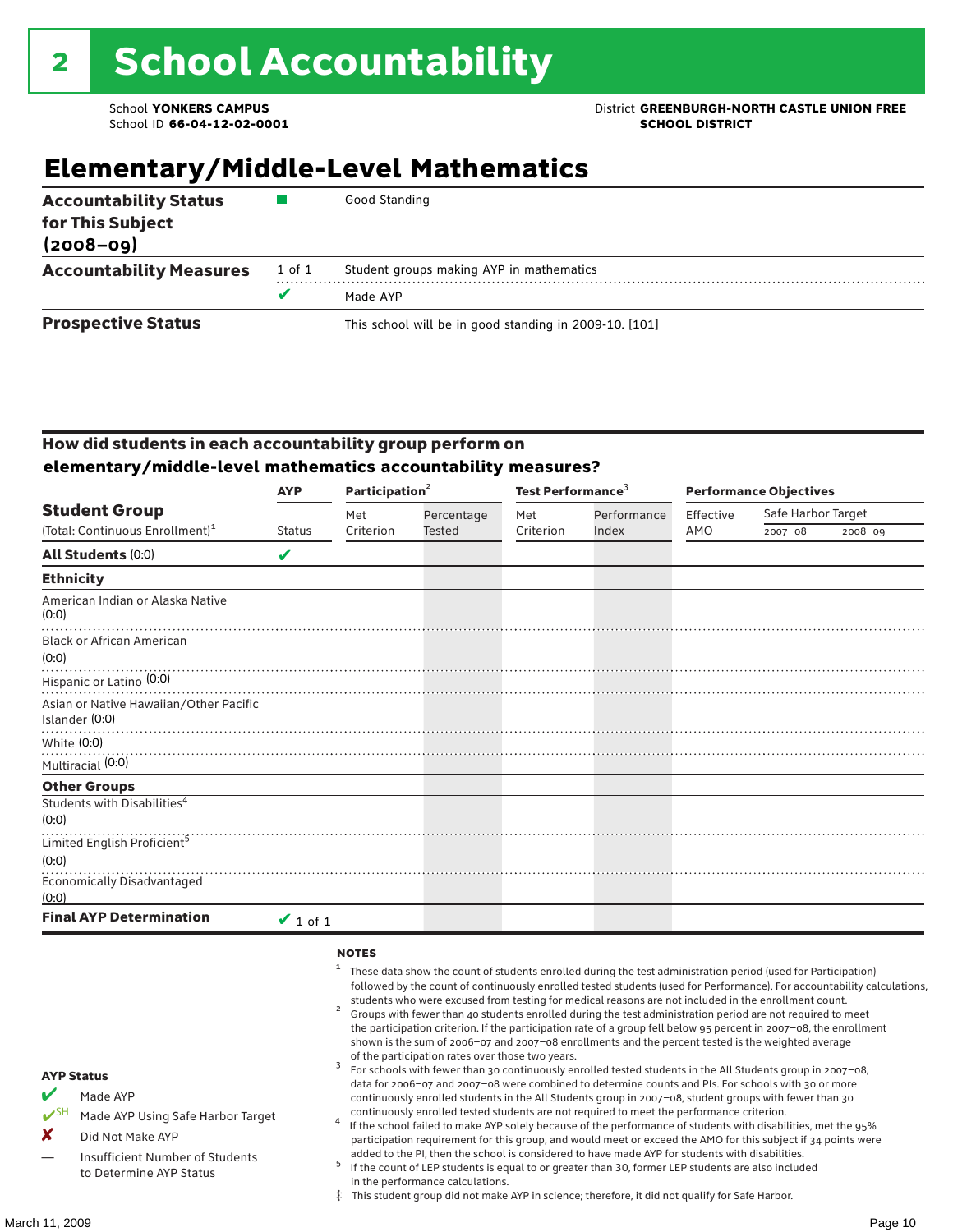### School **YONKERS CAMPUS**<br>
School ID 66-04-12-02-0001<br>
School ID 66-04-12-02-0001

## **Secondary-Level English Language Arts**

| <b>Accountability Status</b><br>for This Subject<br>$(2008 - 09)$ |        | Good Standing                                          |
|-------------------------------------------------------------------|--------|--------------------------------------------------------|
| <b>Accountability Measures</b>                                    | 1 of 1 | Student groups making AYP in English language arts     |
|                                                                   | v      | Made AYP                                               |
| <b>Prospective Status</b>                                         |        | This school will be in good standing in 2009-10. [101] |

#### How did students in each accountability group perform on **secondary-level English language arts accountability measures?**

|                                                          | <b>AYP</b>    | Participation $2$ |            | Test Performance <sup>3</sup> |             | <b>Performance Objectives</b> |                    |             |
|----------------------------------------------------------|---------------|-------------------|------------|-------------------------------|-------------|-------------------------------|--------------------|-------------|
| <b>Student Group</b>                                     |               | Met               | Percentage | Met                           | Performance | Effective                     | Safe Harbor Target |             |
| (12th Graders: 2004 Cohort) <sup>1</sup>                 | <b>Status</b> | Criterion         | Tested     | Criterion                     | Index       | AMO                           | $2007 - 08$        | $2008 - 09$ |
| <b>All Students (0:0)</b>                                | V             |                   |            |                               |             |                               |                    |             |
| <b>Ethnicity</b>                                         |               |                   |            |                               |             |                               |                    |             |
| American Indian or Alaska Native<br>(0:0)                |               |                   |            |                               |             |                               |                    |             |
| <b>Black or African American</b><br>(0:0)                |               |                   |            |                               |             |                               |                    |             |
| Hispanic or Latino <sup>(0:0)</sup>                      |               |                   |            |                               |             |                               |                    |             |
| Asian or Native Hawaiian/Other Pacific<br>Islander (0:0) |               |                   |            |                               |             |                               |                    |             |
| White (0:0)                                              |               |                   |            |                               |             |                               |                    |             |
| Multiracial (0:0)                                        |               |                   |            |                               |             |                               |                    |             |
| <b>Other Groups</b>                                      |               |                   |            |                               |             |                               |                    |             |
| <b>Students with Disabilities</b><br>(0:0)               |               |                   |            |                               |             |                               |                    |             |
| Limited English Proficient <sup>4</sup>                  |               |                   |            |                               |             |                               |                    |             |
| (0:0)<br><b>Economically Disadvantaged</b>               |               |                   |            |                               |             |                               |                    |             |
| (0:0)                                                    |               |                   |            |                               |             |                               |                    |             |
| <b>Final AYP Determination</b>                           | $\vee$ 1 of 1 |                   |            |                               |             |                               |                    |             |

|                       |                                   | <b>NOTES</b>                                                                                                                                                  |
|-----------------------|-----------------------------------|---------------------------------------------------------------------------------------------------------------------------------------------------------------|
|                       |                                   | These data show the count of 12th graders in 2007-08 (used for Participation) followed by the count of students<br>in the 2004 cohort (used for Performance). |
|                       |                                   | Groups with fewer than 40 students in the 12th grade are not required to meet the participation criterion.                                                    |
|                       | <b>AYP Status</b>                 | If the participation rate of a group fell below 95 percent in 2007-08, the enrollment shown is the sum of 2006-07                                             |
| v                     | Made AYP                          | and 2007–08 Grade 12 enrollments and the percent tested is the weighted average of the participation rates<br>over those two years.                           |
| $\boldsymbol{\nu}$ SH | Made AYP Using Safe Harbor Target | For schools with fewer than 30 students in the 2004 cohort, data for 2003 and 2004 cohort members were                                                        |
| X                     | Did Not Make AYP                  | combined to determine counts and PIs. For schools with 30 or more students in the 2004 cohort in the All Studen                                               |

Insufficient Number of Students to Determine AYP Status

- and 2007–08 Grade 12 enrollments and the percent tested is the weighted average of the participation rates over those two years.<br><sup>3</sup> For schools with fewer than 30 students in the 2004 cohort, data for 2003 and 2004 cohort members were
- in the All Students group, groups with fewer than 30 students in the 2004 cohort are not required to meet the performance criterion. <sup>4</sup> If the count of LEP students is equal to or greater than 30, former LEP students are also included in the
- performance calculations.
- ‡ This student group did not make AYP in graduation rate; therefore, it did not qualify for Safe Harbor.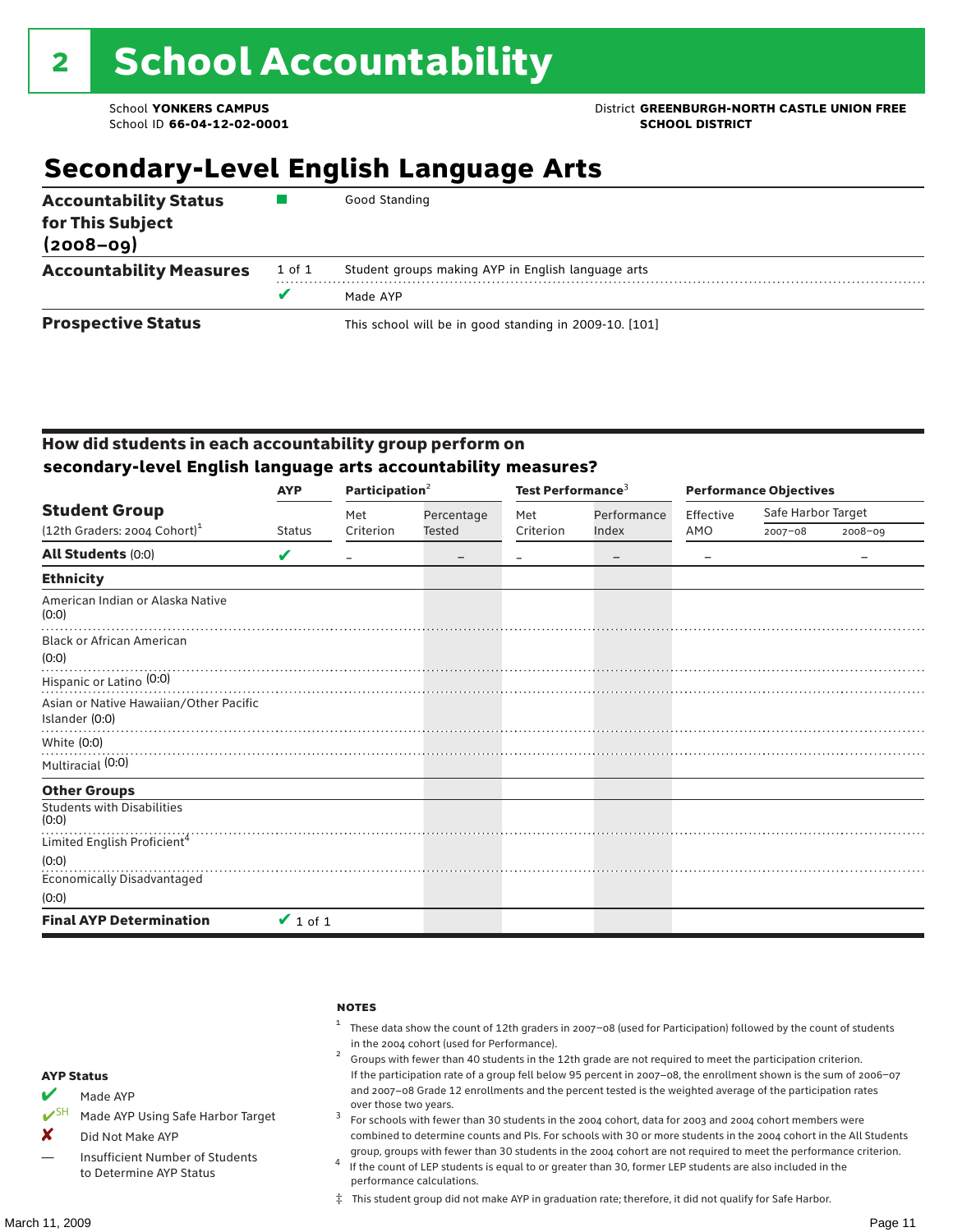School ID 66-04-12-02-0001

### School **YONKERS CAMPUS**<br>
School ID 66-04-12-02-0001

## **Secondary-Level Mathematics**

| <b>Accountability Status</b><br>for This Subject<br>$(2008 - 09)$ |        | Good Standing                                                                                                                                                                                                                                                                                                                  |
|-------------------------------------------------------------------|--------|--------------------------------------------------------------------------------------------------------------------------------------------------------------------------------------------------------------------------------------------------------------------------------------------------------------------------------|
| <b>Accountability Measures</b>                                    | 0 of 1 | Student groups making AYP in mathematics                                                                                                                                                                                                                                                                                       |
|                                                                   | X      | Did not make AYP                                                                                                                                                                                                                                                                                                               |
| <b>Prospective Status</b>                                         |        | A school that fails to make AYP in mathematics for two consecutive years is placed in improvement<br>status. If this school fails to make AYP in 2008-09, the school will be Requiring Academic Progress<br>(Year 1) in 2009-10. If this school makes AYP in 2008-09, the school will be in good standing in<br>2009-10. [103] |

#### How did students in each accountability group perform on **secondary-level mathematics accountability measures?**

|                                                          | <b>AYP</b>    | Participation <sup>2</sup> |            | Test Performance <sup>3</sup> |                   | <b>Performance Objectives</b> |                    |             |
|----------------------------------------------------------|---------------|----------------------------|------------|-------------------------------|-------------------|-------------------------------|--------------------|-------------|
| <b>Student Group</b>                                     |               | Met                        | Percentage | Met                           | Performance       | Effective                     | Safe Harbor Target |             |
| $(12th$ Graders: 2004 Cohort) <sup>1</sup>               | <b>Status</b> | Criterion                  | Tested     | Criterion                     | Index             | AMO                           | $2007 - 08$        | $2008 - 09$ |
| <b>All Students (0:0)</b>                                | X             |                            |            |                               | $\qquad \qquad -$ |                               |                    |             |
| <b>Ethnicity</b>                                         |               |                            |            |                               |                   |                               |                    |             |
| American Indian or Alaska Native<br>(0:0)                |               |                            |            |                               |                   |                               |                    |             |
| <b>Black or African American</b><br>(0:0)                |               |                            |            |                               |                   |                               |                    |             |
| Hispanic or Latino <sup>(0:0)</sup>                      |               |                            |            |                               |                   |                               |                    |             |
| Asian or Native Hawaiian/Other Pacific<br>Islander (0:0) |               |                            |            |                               |                   |                               |                    |             |
| White (0:0)                                              |               |                            |            |                               |                   |                               |                    |             |
| Multiracial (0:0)                                        |               |                            |            |                               |                   |                               |                    |             |
| <b>Other Groups</b>                                      |               |                            |            |                               |                   |                               |                    |             |
| <b>Students with Disabilities</b><br>(0:0)               |               |                            |            |                               |                   |                               |                    |             |
| Limited English Proficient <sup>4</sup>                  |               |                            |            |                               |                   |                               |                    |             |
| (0:0)                                                    |               |                            |            |                               |                   |                               |                    |             |
| Economically Disadvantaged                               |               |                            |            |                               |                   |                               |                    |             |
| (0:0)                                                    |               |                            |            |                               |                   |                               |                    |             |
| <b>Final AYP Determination</b>                           | $X$ 0 of 1    |                            |            |                               |                   |                               |                    |             |
|                                                          |               |                            |            |                               |                   |                               |                    |             |

|   |                                   | <b>NOTES</b>                                                                                                                                                  |
|---|-----------------------------------|---------------------------------------------------------------------------------------------------------------------------------------------------------------|
|   |                                   | These data show the count of 12th graders in 2007-08 (used for Participation) followed by the count of students<br>in the 2004 cohort (used for Performance). |
|   |                                   | Groups with fewer than 40 students in the 12th grade are not required to meet the participation criterion.                                                    |
|   | <b>AYP Status</b>                 | If the participation rate of a group fell below 95 percent in 2007-08, the enrollment shown is the sum of 2006-07                                             |
|   | Made AYP                          | and 2007–08 Grade 12 enrollments and the percent tested is the weighted average of the participation rates<br>over those two years.                           |
|   | Made AYP Using Safe Harbor Target | For schools with fewer than 30 students in the 2004 cohort, data for 2003 and 2004 cohort members were                                                        |
| X | Did Not Make AYP                  | combined to determine counts and PIs. For schools with 30 or more students in the 2004 cohort in the All Students                                             |

group, groups with fewer than 30 students in the 2004 cohort are not required to meet the performance criterion. <sup>4</sup> If the count of LEP students is equal to or greater than 30, former LEP students are also included in the performance calculations.

‡ This student group did not make AYP in graduation rate; therefore, it did not qualify for Safe Harbor.

Insufficient Number of Students to Determine AYP Status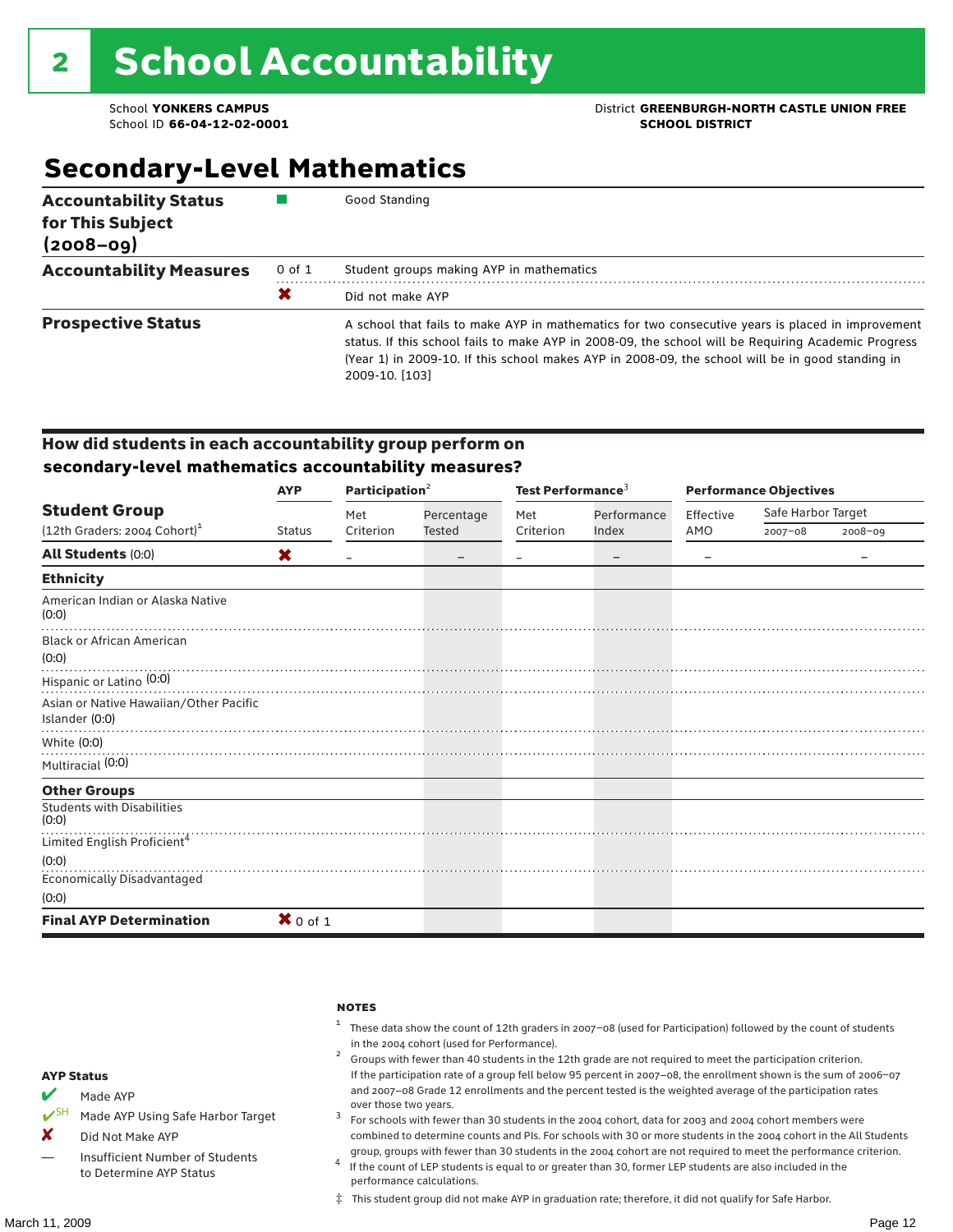# 2 School Accountability

School ID **66-04-12-02-0001 SCHOOL DISTRICT**

### School **YONKERS CAMPUS** District **GREENBURGH-NORTH CASTLE UNION FREE**

### Graduation Rate

| <b>Accountability Status</b><br>for This Indicator<br>$(2008 - 09)$ |        | Pending                                      |
|---------------------------------------------------------------------|--------|----------------------------------------------|
| <b>Accountability Measures</b>                                      | 0 of 0 | Student groups making AYP in graduation rate |
|                                                                     |        |                                              |
| <b>Prospective Status</b>                                           |        |                                              |

#### How did students in each accountability group perform on graduation rate accountability measures?

|                                                           |            | <b>Graduation</b> |                   | <b>Objectives</b> |                 |         |  |
|-----------------------------------------------------------|------------|-------------------|-------------------|-------------------|-----------------|---------|--|
| <b>Student Group</b>                                      |            | Met               | Graduation        | State             | Progress Target |         |  |
| (Cohort Count) <sup>1</sup>                               | <b>AYP</b> | Criterion         | Rate <sup>2</sup> | Standard          | $2007 - 08$     | 2008-09 |  |
| <b>All Students (28)</b>                                  |            |                   |                   |                   |                 |         |  |
| <b>Ethnicity</b>                                          |            |                   |                   |                   |                 |         |  |
| American Indian or<br>Alaska Native (0)                   |            | .                 | .                 |                   |                 |         |  |
| <b>Black or African</b><br>American (13)                  |            |                   |                   |                   |                 |         |  |
| Hispanic or<br>Latino (10)                                |            |                   |                   |                   |                 |         |  |
| Asian or Native<br>Hawaiian/Other<br>Pacific Islander (1) |            |                   |                   |                   |                 |         |  |
| White (4)                                                 |            |                   |                   |                   |                 |         |  |
| Multiracial (0)                                           |            |                   |                   |                   |                 |         |  |
| <b>Other Groups</b>                                       |            |                   |                   |                   |                 |         |  |
| Students with<br>Disabilities (28)                        |            |                   |                   |                   |                 |         |  |
| <b>Limited English</b><br>Proficient <sup>3</sup> $(0)$   |            |                   |                   |                   |                 |         |  |
| Economically<br>Disadvantaged (0)                         |            |                   |                   |                   |                 |         |  |
| <b>Final AYP</b><br><b>Determination</b>                  |            | $0$ of $0$        |                   |                   |                 |         |  |

#### **NOTES**

- <sup>1</sup> Graduation-rate total cohort differs from the accountability cohort in that the graduation-rate total cohort includes students who left school prior to BEDS day of the fourth year after first entering
- grade 9 and students who enrolled after BEDS day of the fourth year after first entering grade 9.<br>
<sup>2</sup> Percentage of the 2003 cohort that earned a local or Regents diploma by August 31, 2007.<br>
<sup>3</sup> If the count of LEP stud
- in the performance calculations.

### Graduation Rate Information

For a school or a district to make AYP in graduation rate, the percentage of 2003 graduation-rate total cohort members earning a local or Regents diploma by August 31, 2007 for the "All Students" group must equal or exceed the Graduation-Rate Standard or the Graduation-Rate Progress Target for 2007–08.

The Graduation Rate Standard is the criterion value that represents a minimally satisfactory percentage of cohort members earning a local diploma. The State Graduation-Rate Standard for the 2003 cohort is 55 percent. The Commissioner may raise the Graduation-Rate Standard at his discretion in future years.

The 2007–08 Graduation-Rate Progress Target is calculated by adding one point to the percentage of the 2002 cohort earning a local or Regents diploma by August 31, 2006. The 2008–09 Graduation-Rate Progress Target is calculated by adding one point to the percentage of the 2003 cohort earning a local or Regents diploma by August 31, 2007. This target is provided for each group whose percentage earning a local or Regents diploma by August 31, 2007 is below the Graduation-Rate Standard in 2007–08 (55%). Groups with fewer than 30 cohort members are not subject to this criterion.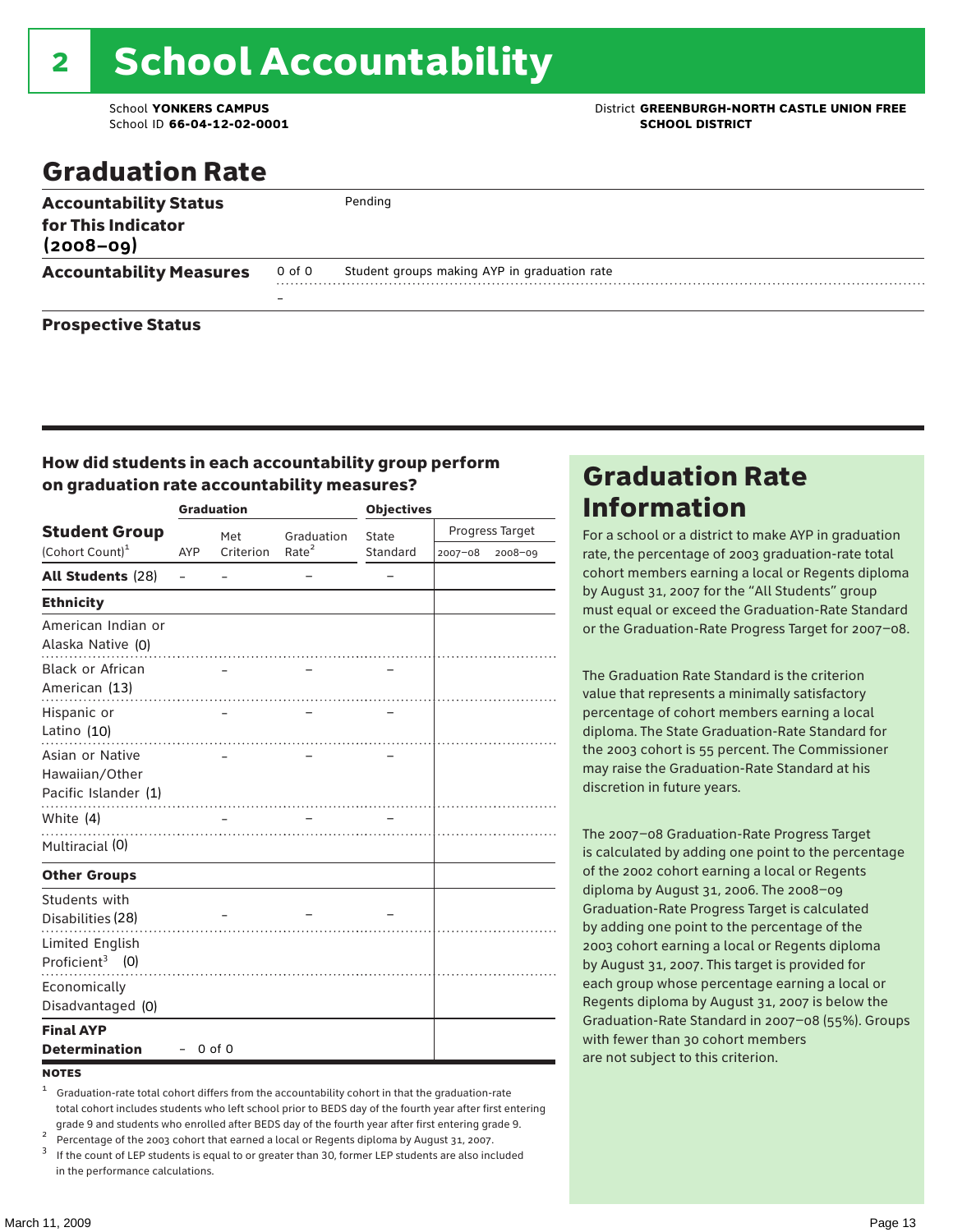### Summary of 2007–08 School Performance

Performance on the State assessments in English language arts, mathematics, and science at the elementary and middle levels is reported in terms of mean scores and the percentage of tested students scoring at or above Level 2, Level 3, and Level 4. Performance on the State assessments in ELA and mathematics at the secondary level is reported in terms of the percentage of students in a cohort scoring at these levels.

|                        |    | Percentage of students that<br>scored at or above Level 3 |      |  |  |  |  |
|------------------------|----|-----------------------------------------------------------|------|--|--|--|--|
| <b>Secondary Level</b> | 0% | 50%                                                       | 100% |  |  |  |  |
| English                | 0% |                                                           |      |  |  |  |  |
| <b>Mathematics</b>     | ገ% |                                                           |      |  |  |  |  |

School **YONKERS CAMPUS** District **GREENBURGH-NORTH CASTLE UNION FREE**

#### About the Performance Level Descriptors

#### Level 1: Not Meeting Learning Standards.

Student performance does not demonstrate an understanding of the content expected in the subject and grade level.

#### Level 2: Partially Meeting Learning Standards.

Student performance demonstrates a partial understanding of the content expected in the subject and grade level.

#### Level 3: Meeting Learning Standards.

Student performance demonstrates an understanding of the content expected in the subject and grade level.

#### Level 4: Meeting Learning Standards with Distinction.

Student performance demonstrates a thorough understanding of the content expected in the subject and grade level.

#### How are Need/Resource Capacity (N/RC) categories determined?

Districts are divided into high, average, and low need categories based on their ability to meet the special needs of their students with local resources. Districts in the high need category are subdivided into four categories based on enrollment size and, in some cases, number of students per square mile. More information about the categories can be found in the *Report to the Governor and the Legislature on the Educational Status of the State's Schools* at www.emsc.nysed.gov/irts.

#### What are Similar Schools?

In this section, this school's performance is compared with that of similar schools.

Within each N/RC category, the Department identifies Similar Schools: schools that serve similar students and have similar resources. Each school report card compares the school's performance with that of similar schools. The following factors are considered in grouping schools: a) the grade level served by the school and b) rates of student poverty and limited English proficiency. Student poverty levels are indicated by determining the percentage of children in each school who participate in the free-lunch program. By combining these factors, a measure of student need is created and used to place schools into relatively low (lowest quartile), relatively high (highest quartile), and typical (mid-range) groups.

#### This School's Similar Schools Group: **56**

All schools in this group are in institutional school districts.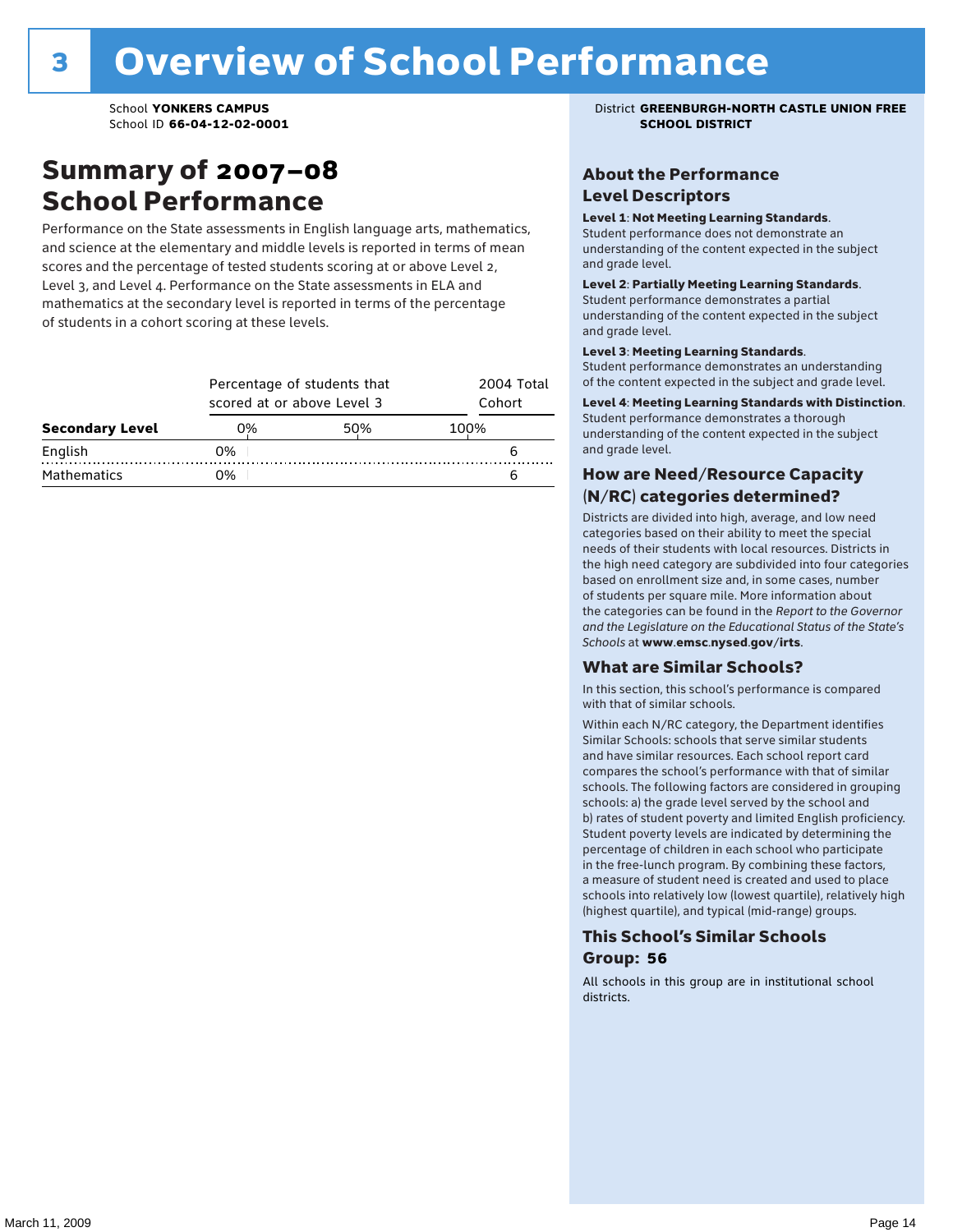# <sup>3</sup> Overview of School Performance

School ID **66-04-12-02-0001 SCHOOL DISTRICT**

School **YONKERS CAMPUS** District **GREENBURGH-NORTH CASTLE UNION FREE**

### **This School's Total Cohort\* Results in Secondary-Level English after Four Years of Instruction**

|                                      | <b>This School</b>              |         |       | <b>Similar Schools</b><br>Percentage scoring at level(s): |         |                |  |
|--------------------------------------|---------------------------------|---------|-------|-----------------------------------------------------------|---------|----------------|--|
|                                      | Percentage scoring at level(s): |         |       |                                                           |         |                |  |
|                                      | $2 - 4$                         | $3 - 4$ | 4     | $2 - 4$                                                   | $3 - 4$ | $\overline{4}$ |  |
| 100%                                 |                                 |         |       |                                                           |         |                |  |
|                                      |                                 |         |       |                                                           |         |                |  |
| <b>TE</b> 2004 Cohort<br>2003 Cohort | 0%<br>0%                        | 0% 0%   | 0% 0% | 10% 8%                                                    | 6% 5%   | 0% 1%          |  |

| <b>Results by</b>                 | 2004 Cohort |                                 |         | 2003 Cohort** |                       |                                 |         |    |  |
|-----------------------------------|-------------|---------------------------------|---------|---------------|-----------------------|---------------------------------|---------|----|--|
|                                   | Number      | Percentage scoring at level(s): |         |               | Number<br>of Students | Percentage scoring at level(s): |         |    |  |
| <b>Student Group</b>              | of Students | $2 - 4$                         | $3 - 4$ | 4             |                       | $2 - 4$                         | $3 - 4$ | 4  |  |
| <b>All Students</b>               | 6           | 0%                              | 0%      | 0%            | 17                    | 0%                              | 0%      | 0% |  |
| Female                            | 3           |                                 |         |               | $\overline{7}$        | 0%                              | 0%      | 0% |  |
| Male                              | 3           |                                 |         |               | 10                    | 0%                              | 0%      | 0% |  |
| American Indian or Alaska Native  |             |                                 |         |               |                       |                                 |         |    |  |
| <b>Black or African American</b>  | . 5         |                                 |         |               | 8                     | 0%                              | 0%      | 0% |  |
| Hispanic or Latino                |             |                                 |         |               | 6                     |                                 |         |    |  |
| Asian or Native Hawaiian/Other    |             |                                 |         |               |                       |                                 |         |    |  |
| Pacific Islander                  |             |                                 |         |               | 1                     |                                 |         |    |  |
| White                             |             |                                 |         |               | $\overline{2}$        |                                 |         |    |  |
| Multiracial                       |             |                                 |         |               |                       |                                 |         |    |  |
| Small Group Totals                | 6           | 0%                              | 0%      | 0%            | 9                     | 0%                              | 0%      | 0% |  |
| <b>General-Education Students</b> |             |                                 |         |               |                       |                                 |         |    |  |
| <b>Students with Disabilities</b> | 6           | 0%                              | 0%      | 0%            | 17                    | 0%                              | 0%      | 0% |  |
| English Proficient                | 6           | 0%                              | 0%      | 0%            | 17                    | 0%                              | 0%      | 0% |  |
| Limited English Proficient        |             |                                 |         |               |                       |                                 |         |    |  |
| Economically Disadvantaged        |             |                                 |         |               |                       |                                 |         |    |  |
| Not Disadvantaged                 | 6           | 0%                              | 0%      | 0%            | 17                    | 0%                              | 0%      | 0% |  |
| Migrant                           |             |                                 |         |               |                       |                                 |         |    |  |
| Not Migrant                       | 6           | 0%                              | 0%      | 0%            |                       |                                 |         |    |  |

**NOTES** 

The – symbol indicates that data for a group of students have been suppressed. If a group has fewer than five students,

data for that group and the next smallest group(s) are suppressed to protect the privacy of individual students.

| <b>Other</b><br><b>Assessments</b>                                         | 2004 Cohort           | 2003 Cohort                                       |  |                       |         |                                        |   |
|----------------------------------------------------------------------------|-----------------------|---------------------------------------------------|--|-----------------------|---------|----------------------------------------|---|
|                                                                            | Number<br>of Students | Number scoring at level(s):<br>$2 - 4$<br>$3 - 4$ |  | Number<br>of Students | $2 - 4$ | Number scoring at level(s):<br>$3 - 4$ | 4 |
| New York State Alternate Assessment<br>(NYSAA): High School Equivalent *** |                       |                                                   |  |                       |         |                                        |   |

\* A total cohort consists of all students who first entered Grade 9 in a particular year, and all ungraded students with disabilities who reached their seventeenth birthday in that year, and were enrolled in the school/district for five months. Students are excluded from the cohort if they transferred to another school district, nonpublic school, or criminal justice facility, or left the U.S. and its territories or died before the report date. Statewide total cohort also includes students who were enrolled for fewer than five months.

\*\* 2003 cohort data are those reported in the 2006-07 *Accountability and Overview Report*.

\*\*\* The majority of cohort members took an older version of the NYSAA, developed before 2007.